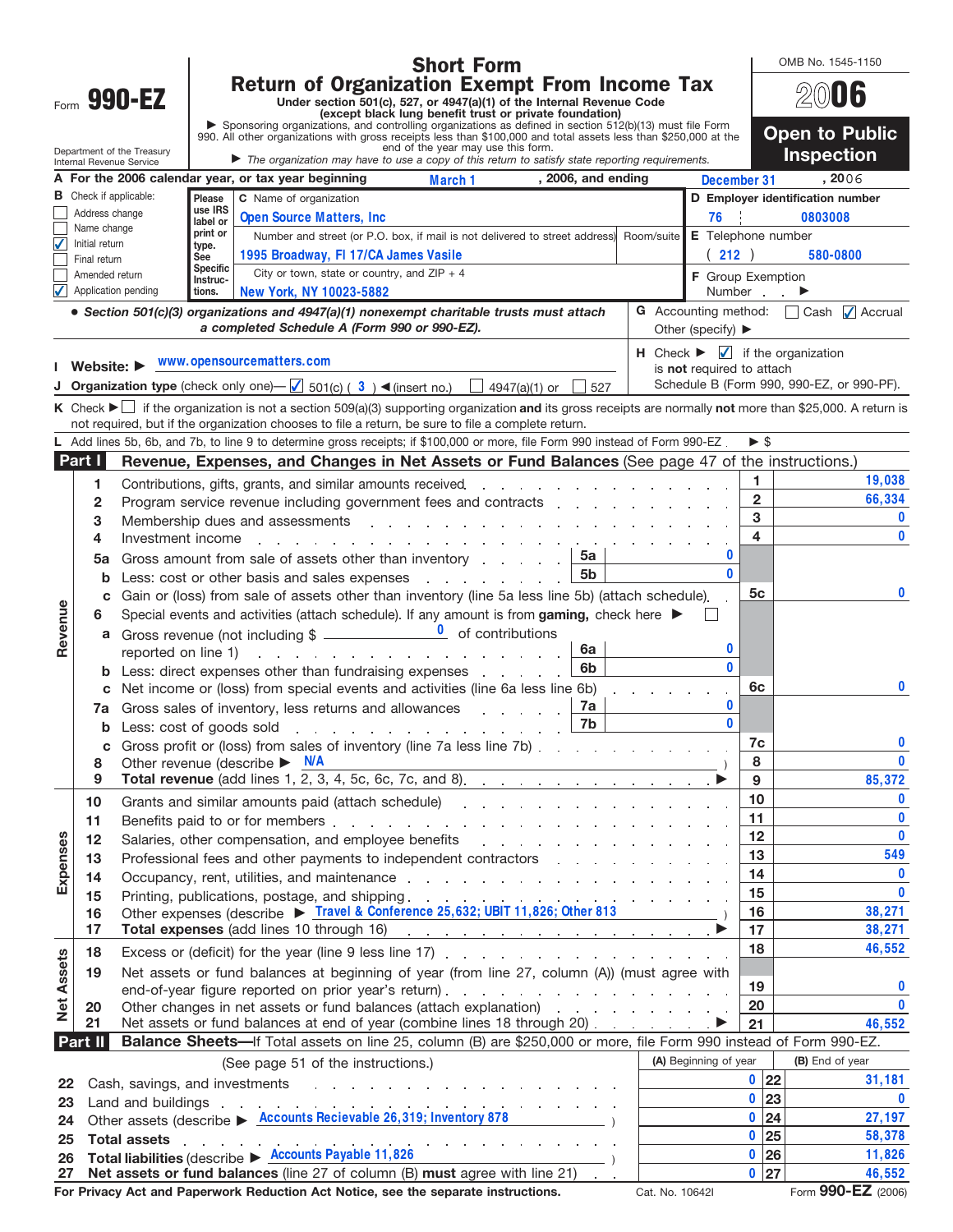|                                                                                                                                                                                                                                         | Form 990-EZ (2006)                                                                                                                                                                                                                            |                                                                                                       |                                 |                                                   |  |          |                                                   |                                                  | Page 2    |  |  |  |
|-----------------------------------------------------------------------------------------------------------------------------------------------------------------------------------------------------------------------------------------|-----------------------------------------------------------------------------------------------------------------------------------------------------------------------------------------------------------------------------------------------|-------------------------------------------------------------------------------------------------------|---------------------------------|---------------------------------------------------|--|----------|---------------------------------------------------|--------------------------------------------------|-----------|--|--|--|
| <b>Part III</b><br>Statement of Program Service Accomplishments (See page 51 of the instructions.)<br><b>Expenses</b>                                                                                                                   |                                                                                                                                                                                                                                               |                                                                                                       |                                 |                                                   |  |          |                                                   |                                                  |           |  |  |  |
| What is the organization's primary exempt purpose? Support Joomla! Open source content management system                                                                                                                                |                                                                                                                                                                                                                                               |                                                                                                       |                                 |                                                   |  |          |                                                   | (Required for 501(c)(3)<br>and (4) organizations |           |  |  |  |
| Describe what was achieved in carrying out the organization's exempt purposes. In a clear and concise manner,<br>describe the services provided, the number of persons benefited, or other relevant information for each program title. |                                                                                                                                                                                                                                               |                                                                                                       |                                 |                                                   |  |          | and $4947(a)(1)$ trusts;<br>optional for others.) |                                                  |           |  |  |  |
| 28 Joomla! is an opensource web based content management system which is free and available to anyone.                                                                                                                                  |                                                                                                                                                                                                                                               |                                                                                                       |                                 |                                                   |  |          |                                                   |                                                  |           |  |  |  |
|                                                                                                                                                                                                                                         | The core team of Joomla! is comprised of volunteers who help in determining the direction of the project.                                                                                                                                     |                                                                                                       |                                 |                                                   |  |          |                                                   |                                                  |           |  |  |  |
|                                                                                                                                                                                                                                         | Open Source Matters, Inc. provides resources for travel, conferences, legal and professional support.                                                                                                                                         |                                                                                                       |                                 |                                                   |  |          |                                                   |                                                  |           |  |  |  |
|                                                                                                                                                                                                                                         | (Grants \$<br>) If this amount includes foreign grants, check here                                                                                                                                                                            |                                                                                                       |                                 |                                                   |  | 28a      |                                                   |                                                  | 38,271    |  |  |  |
| 29                                                                                                                                                                                                                                      |                                                                                                                                                                                                                                               |                                                                                                       |                                 |                                                   |  |          |                                                   |                                                  |           |  |  |  |
|                                                                                                                                                                                                                                         |                                                                                                                                                                                                                                               |                                                                                                       |                                 |                                                   |  |          |                                                   |                                                  |           |  |  |  |
|                                                                                                                                                                                                                                         |                                                                                                                                                                                                                                               |                                                                                                       |                                 |                                                   |  |          |                                                   |                                                  |           |  |  |  |
|                                                                                                                                                                                                                                         | ) If this amount includes foreign grants, check here<br>(Grants \$                                                                                                                                                                            |                                                                                                       |                                 |                                                   |  | 29a      |                                                   |                                                  |           |  |  |  |
| 30                                                                                                                                                                                                                                      |                                                                                                                                                                                                                                               |                                                                                                       |                                 |                                                   |  |          |                                                   |                                                  |           |  |  |  |
|                                                                                                                                                                                                                                         |                                                                                                                                                                                                                                               |                                                                                                       |                                 |                                                   |  |          |                                                   |                                                  |           |  |  |  |
|                                                                                                                                                                                                                                         |                                                                                                                                                                                                                                               | ) If this amount includes foreign grants, check here                                                  |                                 |                                                   |  |          |                                                   |                                                  |           |  |  |  |
|                                                                                                                                                                                                                                         | (Grants \$<br>31 Other program services (attach schedule) expansion and a service of the service of the service of the service of the service of the service of the service of the service of the service of the service of the service of t  |                                                                                                       |                                 |                                                   |  | 30a      |                                                   |                                                  |           |  |  |  |
|                                                                                                                                                                                                                                         | (Grants \$                                                                                                                                                                                                                                    | ) If this amount includes foreign grants, check here                                                  |                                 |                                                   |  | 31a      |                                                   |                                                  |           |  |  |  |
|                                                                                                                                                                                                                                         | 32 Total program service expenses (add lines 28a through 31a)                                                                                                                                                                                 |                                                                                                       |                                 |                                                   |  | 32       |                                                   |                                                  | 38,271    |  |  |  |
|                                                                                                                                                                                                                                         | List of Officers, Directors, Trustees, and Key Employees (List each one even if not compensated. See page 52 of the instructions.)<br><b>Part IV</b>                                                                                          |                                                                                                       |                                 |                                                   |  |          |                                                   |                                                  |           |  |  |  |
|                                                                                                                                                                                                                                         |                                                                                                                                                                                                                                               | (B) Title and average                                                                                 | (C) Compensation                | (D) Contributions to                              |  |          |                                                   | (E) Expense                                      |           |  |  |  |
|                                                                                                                                                                                                                                         | (A) Name and address                                                                                                                                                                                                                          | hours per week<br>devoted to position                                                                 | (If not paid,<br>enter $-0$ -.) | employee benefit plans &<br>deferred compensation |  |          | account and<br>other allowances                   |                                                  |           |  |  |  |
|                                                                                                                                                                                                                                         | <b>Johan Janssens</b>                                                                                                                                                                                                                         | <b>President - 5hrs</b>                                                                               |                                 |                                                   |  |          |                                                   |                                                  |           |  |  |  |
|                                                                                                                                                                                                                                         | 1995 Broadway, FI 17, New York NY 10023-5882                                                                                                                                                                                                  |                                                                                                       | 0                               |                                                   |  | $\bf{0}$ |                                                   |                                                  | 0         |  |  |  |
|                                                                                                                                                                                                                                         | <b>Shayne Bartlett</b>                                                                                                                                                                                                                        | <b>Treasurer - 10hrs</b>                                                                              |                                 |                                                   |  |          |                                                   |                                                  |           |  |  |  |
|                                                                                                                                                                                                                                         | 1995 Broadway, FI 17, New York NY 10023-5882                                                                                                                                                                                                  |                                                                                                       | 0                               |                                                   |  | $\bf{0}$ |                                                   |                                                  | 0         |  |  |  |
|                                                                                                                                                                                                                                         | <b>David Gale</b>                                                                                                                                                                                                                             | <b>Secretary - 5hrs</b>                                                                               |                                 |                                                   |  |          |                                                   |                                                  |           |  |  |  |
|                                                                                                                                                                                                                                         | 1995 Broadway, FI 17, New York NY 10023-5882                                                                                                                                                                                                  |                                                                                                       | 0                               |                                                   |  | 0        |                                                   |                                                  | 0         |  |  |  |
|                                                                                                                                                                                                                                         | <b>Mitch Purtle</b>                                                                                                                                                                                                                           | <b>Board Member - 5hrs</b>                                                                            | $\bf{0}$                        |                                                   |  |          |                                                   |                                                  |           |  |  |  |
|                                                                                                                                                                                                                                         | 1995 Broadway, FI 17, New York NY 10023-5882<br>Other Information (Note the statement requirement in General Instruction V.)                                                                                                                  |                                                                                                       |                                 |                                                   |  | 0        |                                                   | Yes                                              | <b>No</b> |  |  |  |
|                                                                                                                                                                                                                                         | Part V                                                                                                                                                                                                                                        |                                                                                                       |                                 |                                                   |  |          |                                                   |                                                  |           |  |  |  |
| 33                                                                                                                                                                                                                                      | Did the organization engage in any activity not previously reported to the IRS? If "Yes," attach a detailed                                                                                                                                   |                                                                                                       |                                 |                                                   |  |          | 33                                                |                                                  |           |  |  |  |
|                                                                                                                                                                                                                                         | description of each activity<br>and a straightful and a straight and a straight                                                                                                                                                               |                                                                                                       |                                 |                                                   |  |          |                                                   |                                                  |           |  |  |  |
| 34                                                                                                                                                                                                                                      |                                                                                                                                                                                                                                               | Were any changes made to the organizing or governing documents but not reported to the IRS? If "Yes," |                                 |                                                   |  |          |                                                   |                                                  |           |  |  |  |
|                                                                                                                                                                                                                                         | attach a conformed copy of the changes<br>and a series of the contract of the contract of                                                                                                                                                     |                                                                                                       |                                 |                                                   |  |          | 34                                                |                                                  |           |  |  |  |
| 35                                                                                                                                                                                                                                      | If the organization had income from business activities, such as those reported on lines 2, 6, and 7 (among others), but not<br>reported on Form 990-T, attach a statement explaining your reason for not reporting the income on Form 990-T. |                                                                                                       |                                 |                                                   |  |          |                                                   |                                                  |           |  |  |  |
|                                                                                                                                                                                                                                         | a Did the organization have unrelated business gross income of \$1,000 or more or 6033(e) notice, reporting, and                                                                                                                              |                                                                                                       |                                 |                                                   |  |          |                                                   |                                                  |           |  |  |  |
|                                                                                                                                                                                                                                         | proxy tax requirements?<br>المتابعة والمتابعة والمتابعة والمتابعة والمتابعة والمتابعة والمتابعة والمتابعة والمتابعة والمتابعة والمتابعة والمتابع                                                                                              |                                                                                                       |                                 |                                                   |  |          | 35a                                               |                                                  |           |  |  |  |
|                                                                                                                                                                                                                                         |                                                                                                                                                                                                                                               |                                                                                                       |                                 |                                                   |  |          | 35 <sub>b</sub>                                   |                                                  |           |  |  |  |
| Was there a liquidation, dissolution, termination, or substantial contraction during the year? (If "Yes," attach a<br>36                                                                                                                |                                                                                                                                                                                                                                               |                                                                                                       |                                 |                                                   |  |          |                                                   |                                                  |           |  |  |  |
| statement.)<br>de la provincia de la provincia de la provincia de la provincia de la provincia de la provincia de la provincia                                                                                                          |                                                                                                                                                                                                                                               |                                                                                                       |                                 |                                                   |  |          | 36                                                |                                                  |           |  |  |  |
|                                                                                                                                                                                                                                         | 37a<br>37a Enter amount of political expenditures, direct or indirect, as described in the instructions.                                                                                                                                      |                                                                                                       |                                 |                                                   |  |          |                                                   |                                                  |           |  |  |  |
|                                                                                                                                                                                                                                         | <b>b</b> Did the organization file <b>Form 1120-POL</b> for this year?<br>the company of the company of the                                                                                                                                   |                                                                                                       |                                 |                                                   |  |          | 37b                                               |                                                  |           |  |  |  |
|                                                                                                                                                                                                                                         | 38a Did the organization borrow from, or make any loans to, any officer, director, trustee, or key employee or were                                                                                                                           |                                                                                                       |                                 |                                                   |  |          |                                                   |                                                  |           |  |  |  |
|                                                                                                                                                                                                                                         | any such loans made in a prior year and still unpaid at the start of the period covered by this return?                                                                                                                                       |                                                                                                       |                                 |                                                   |  |          | 38a                                               |                                                  |           |  |  |  |
|                                                                                                                                                                                                                                         | <b>b</b> If "Yes," attach the schedule specified in the line 38 instructions and enter the amount                                                                                                                                             |                                                                                                       |                                 |                                                   |  |          |                                                   |                                                  |           |  |  |  |
|                                                                                                                                                                                                                                         | involved<br>and the control of the control of the control of the                                                                                                                                                                              |                                                                                                       | 38b                             |                                                   |  |          |                                                   |                                                  |           |  |  |  |
| 39                                                                                                                                                                                                                                      | 501(c)(7) organizations. Enter:<br>39a<br>a Initiation fees and capital contributions included on line 9                                                                                                                                      |                                                                                                       |                                 |                                                   |  |          |                                                   |                                                  |           |  |  |  |
|                                                                                                                                                                                                                                         | <b>b</b> Gross receipts, included on line 9, for public use of club facilities                                                                                                                                                                |                                                                                                       | 39b                             |                                                   |  |          |                                                   |                                                  |           |  |  |  |
|                                                                                                                                                                                                                                         |                                                                                                                                                                                                                                               |                                                                                                       |                                 |                                                   |  |          |                                                   |                                                  |           |  |  |  |

Form **990-EZ** (2006)